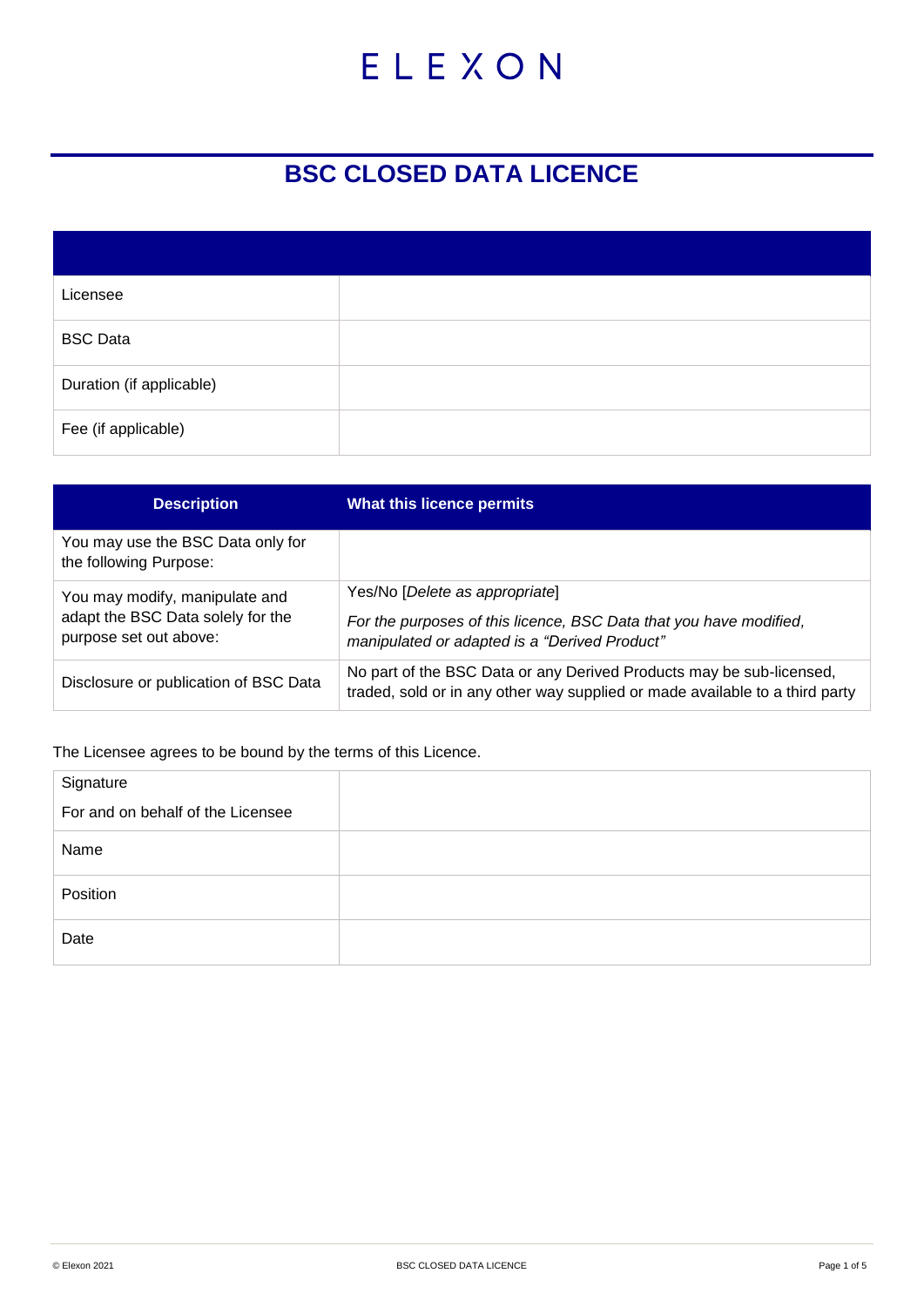### **Licence Terms**

#### **1. Interpretations**

- 1.1 "**Licensee**", "**BSC Data**", "**Derived Product**", "**Duration**", "**Purpose**" and "**Fee**" shall have the meaning given to them on the front page of this Licence.
- 1.2 "**Licence**" means this BSC Shared Data Licence, comprises of the terms, restrictions and requirements set out on the front page together with all of the terms, restrictions and requirements set out in the Licence Terms.

#### **2. Parties**

2.1 This licence is between Elexon Limited ("**Elexon/we/us/our**"), a company registered in England and Wales under number 3782949 whose registered office is at 4th Floor, 350 Euston Road, London NW3 1AW, and the person or organisation identified as the Licensee on the front page of this Licence ("**Licensee/you/your**"). You and we are each a "**party**" and together the "**parties**".

#### **3. Licence**

- 3.1 Subject to the terms, restrictions and requirements referred to in this Licence, we grant you a non-exclusive, non-transferable, revocable licence to use the BSC Data for the Duration and the Purpose described in this Licence.
- 3.2 Where no Fee has been specified, the consideration for this Licence shall be the mutual obligations set out in this document.
- 3.3 This Licence commences, and Elexon agrees to be bound by this Licence, with effect from the later of:
	- (a) The date you return to us a signed copy of a Licence, where the front sheet has been completed by Elexon;
	- (b) Where a Fee is payable, the payment of that Fee.
- 3.4 When you access BSC Data via any web based service or API made available by us, the terms of those web based service or API shall apply in addition to this Licence other than the terms of this Licence shall apply in respect of how you are permitted to use the BSC Data.

#### **4. Confidentiality**

- 4.1 You undertake to keep strictly confidential the BSC Data. In particular:
	- (a) You will not use the BSC Data other than for the Purpose;
	- (b) You will not share, publish or disclose the BSC Data
- 4.2 You undertake to ensure that the BSC Data is properly protected at all times from unauthorised access or use and against misuse by any person
- 4.3 You may disclose the BSC Data to those of you employees, officers and internal representatives who need to have access to the BSC Data for the Purpose provided you:
	- (a) Inform them of the confidential nature of the BSC Data;
	- (b) At all times are responsible for those persons compliance with the restrictions set out in this Licence.
- 4.4 You may disclose the BSC Data to the extent required by law, by any governmental or other regulatory authority, or by a court or other authority of competent jurisdiction provided that, to the extent you are legally permitted to do so, you give us as much notice of the disclosure as possible.

#### **5. Intellectual Property Rights**

- 5.1 You acknowledge and accept that, as between you and us, the intellectual property rights comprised in the BSC Data belong to us. All rights not expressly granted are reserved to us and/or our licensors.
- 5.2 If you becomes aware of any misuse of any BSC Data, any infringement or breach of this Licence, or any security breach that could compromise the security or integrity of the BSC Data you shall promptly notify us and fully co-operate with us in to remedy the issue as soon as reasonably practicable.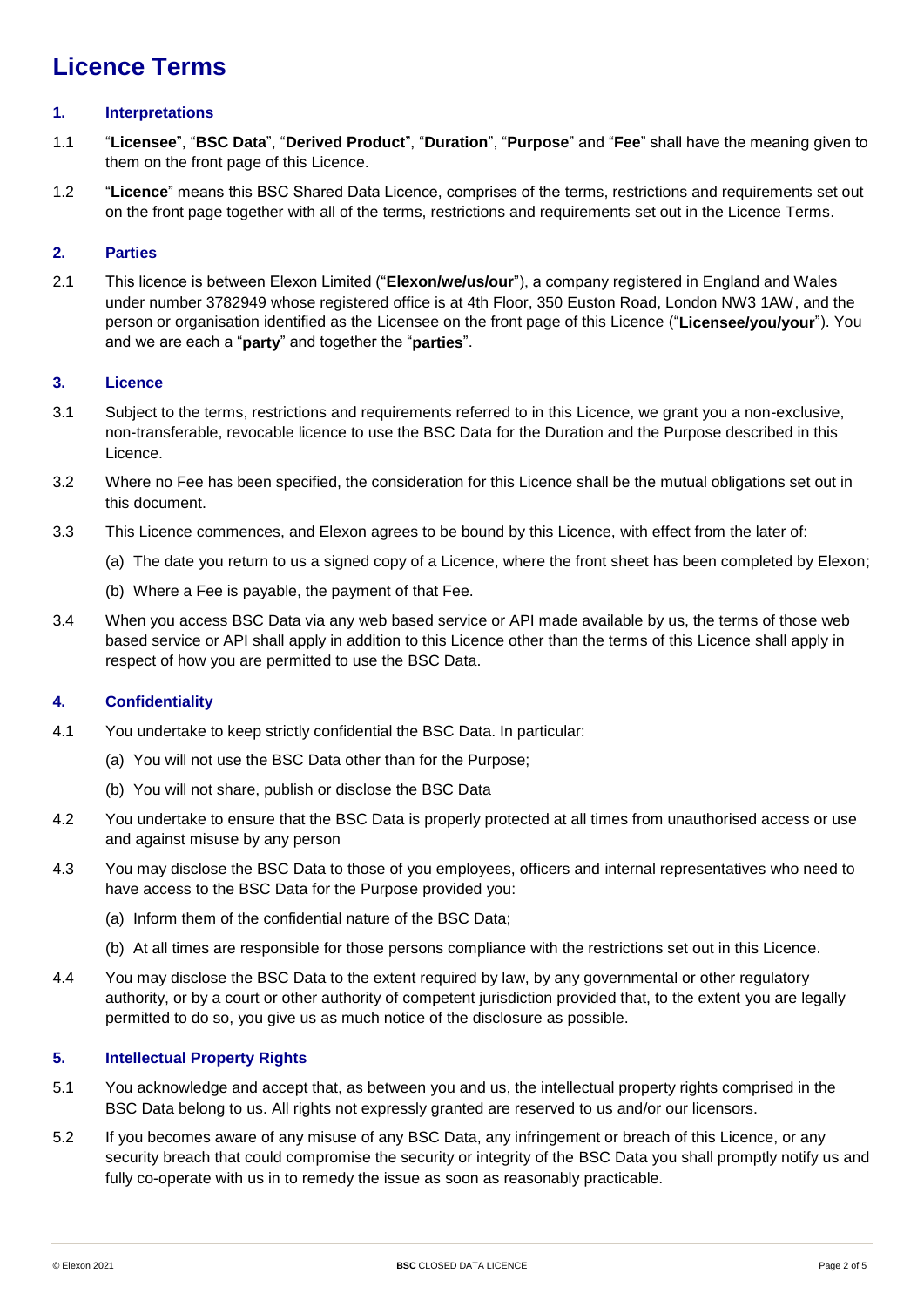#### **6. No Warranty**

6.1 The BSC Data is licensed 'as is' and Elexon excludes all representations, warranties, obligations and liabilities, including in relation to quality, fitness for purpose, accuracy, availability, completeness or reliability, to the maximum extent permitted by law.

#### **7. No Endorsement**

7.1 This Licence does not grant you any right to use the BSC Data in a way that suggests any official status or that Elexon endorse you or your use of the Information.

#### **8. Liability**

- 8.1 You hereby agree that:
	- (a) where you have paid a Fee for the BSC Data, Elexon's total liability under this Licence (whether in contract, tort (including negligence), breach of statutory duty, or otherwise) shall be limited to the Fee paid by you in the year in which the liability arises
	- (b) where no Fee has been paid, Elexon's total liability under this Licence (whether in contract, tort (including negligence), breach of statutory duty, or otherwise) shall be limited to the £3000.
- 8.2 Nothing in this Licence shall limit or exclude wither party's liability for:
	- (a) death or personal injury caused by negligence;
	- (b) fraud or fraudulent misrepresentation;
	- (c) breach of the terms implied by section 12 of the Sale of Goods Act 1979 or section 2 of the Supply of Goods and Services Act 1982 (title and quiet possession).
- 8.3 The Licensee hereby acknowledges and agrees that the exclusion of warranties and the limitation and exclusions of liability set out in this Licence are reasonable and fair in all circumstances.

#### **9. Termination**

- 9.1 Where a Duration is specified on the front page of this Licence, the Licence shall expire automatically at the end of that Duration.
- 9.2 We may terminate this Licence:
	- (a) by giving written notice of termination to you in the event that a breach of any provision of this Licence which is capable of remedy is committed by you and is not remedied within 10 business days from the date of receipt of such notice. In the event that such notice is given and the breach is not remedied within the 10 business day notice period referred to, this Licence shall terminate immediately upon the expiration such notice period;
	- (b) by giving written notice of termination to you (which notice shall be effective immediately upon receipt) in the event that a material breach of any provision of this Licence which is incapable of remedy is committed by you;
	- (c) by giving not less than 30 calendar days' (or such other lesser period as may be necessary in the circumstances) written notice of termination to you at any time in the event that a modification to the BSC has caused or will cause the continued operation of this Licence to be inconsistent with the BSC or to be otherwise inappropriate. In the event that such notice is given, this Licence shall terminate immediately upon the expiration of the notice period specified in the notice; or
	- (d) by giving not less than 30 calendar days' written notice to you at any time and for any reason whatsoever provided that the BSC Panel or the BMRS Change Board has previously decided or requested such termination. In the event that such notice is given, this Agreement shall be terminated immediately upon the expiration of the notice period specified in the notice.
- 9.3 You may terminate this Licence with immediate effect by giving written notice to us.
- 9.4 Upon expiry or termination of this Licence, you shall:
	- (a) immediately cease to use the BSC Data;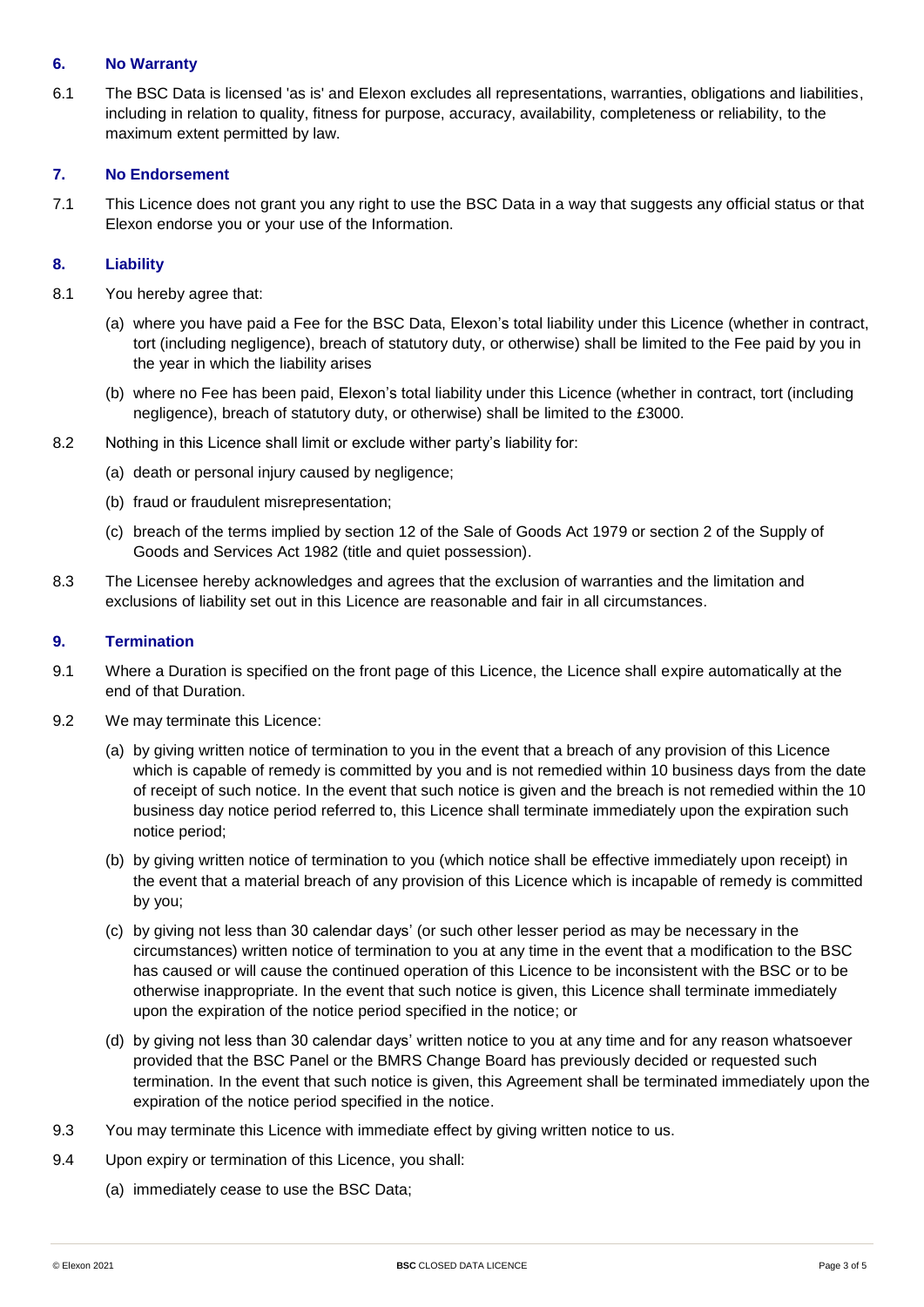- (b) if requested by us, destroy or deliver up the BSC Data to us as soon as reasonably practicable, and in any event within 10 days after such receipt.
- 9.5 Any provision that is expressly or by implication intended to survive the termination or expiry of this Licence shall continue in full force and effect.
- 9.6 Termination or expiry of this agreement shall not affect any rights, remedies, obligations or liabilities of the parties that have accrued up to the date of termination or expiry, including the right to claim damages in respect of any breach of the agreement which existed at or before the date of termination or expiry

#### **10. Force Majeure**

10.1 Neither party shall be liable to the other as a result of any delay or failure to perform its obligations under the Licence if and to the extent such delay or failure is caused by an event or circumstance which is beyond the reasonable control of that party which by its nature could not have been foreseen by such a party or if it could have been foreseen was unavoidable.

#### **11. Assignment**

11.1 You shall not assign, transfer, charge, subcontract or deal in any other manner with all or any of its rights or obligations under Licence without our prior written consent.

#### **12. Notices**

- 12.1 Any notice under this Licence shall be affected when given:
	- (a) By us to your email address that you have provided to us; and
	- (b) By you to [analysis.insight@elexon.co.uk](mailto:analysis.insight@elexon.co.uk) or such other address as we may provide to you.

#### **13. Waiver and cumulative remedies**

- 13.1 A waiver of any right under this Licence is only effective if it is in writing and shall not be deemed to be a waiver of any subsequent breach or default. No failure or delay by a party in exercising any right or remedy under the Licence or by law shall constitute a waiver of that or any other right or remedy, nor preclude or restrict its further exercise. No single or partial exercise of such right or remedy shall preclude or restrict the further exercise of that or any other right or remedy.
- 13.2 Unless specifically provided otherwise, rights arising under the Contract are cumulative and do not exclude rights provided by law.

#### **14. Severance**

14.1 If a court or any other competent authority finds that any provision (or part of any provision) of the Contract is invalid, illegal or unenforceable, that provision or part-provision shall, to the extent required, be deemed deleted, and the validity and enforceability of the other provisions of the Contract shall not be affected.

#### **15. Entire Agreement**

15.1 This Licence constitutes the entire agreement between the parties and supersedes and extinguishes all previous agreements, promises, assurances, warranties, representations and understandings between them, whether written or oral, relating to its subject matter.

#### **16. Third Parties**

16.1 A person who is not a party to the Licence shall not have any rights under or in connection with it.

#### **17. Variation**

17.1 Any variation, including any additional terms and conditions, to the Licence shall only be binding when agreed in writing and signed by us.

#### **18. Governing law and jurisdiction**